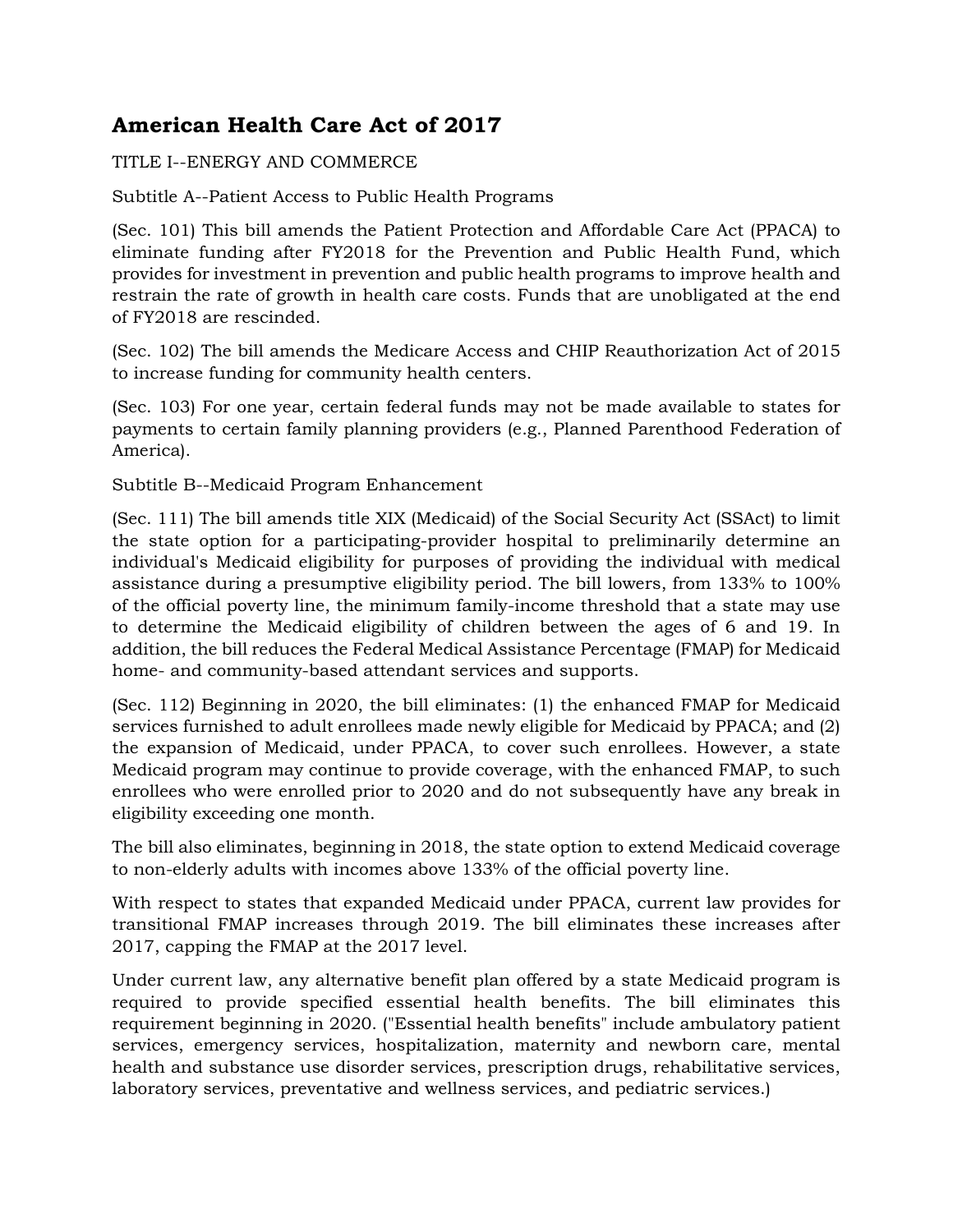(Sec. 113) The bill: (1) exempts from Medicaid Disproportionate Share Hospital (DSH) payment reductions, states that did not implement Medicaid expansion under PPACA; and (2) eliminates DSH reductions after FY2019. (DSH hospitals receive additional payment under Medicaid for treating a large share of low-income patients.)

(Sec. 114) The bill specifies how a state must treat qualified lottery winnings and lump sum income, beginning in 2020, for purposes of determining an individual's incomebased eligibility for a state Medicaid program. Specifically, a state shall include such winnings or income as income received: (1) in the month in which it was received, if the amount is less than \$80,000; (2) over a period of two months, if the amount is at least \$80,000 but less than \$90,000; (3) over a period of three months, if the amount is at least \$90,000 but less than \$100,000; and (4) over an additional one-month period for each increment of \$10,000 received, not to exceed 120 months. An individual whose income exceeds the applicable eligibility threshold due to qualified lump sum income may continue to be eligible for medical assistance to the extent that the state determines that denial of eligibility would cause undue medical or financial hardship.

Qualified lump sum income includes: (1) monetary winnings from gambling, and (2) income received as liquid assets from the estate of a deceased individual.

In addition, the bill eliminates the requirement for up to three months of retroactive coverage under Medicaid. Under current law, a state Medicaid program must provide coverage for up to three months prior to an individual's application for benefits if the individual would have been eligible for benefits during that period.

In addition, the bill disallows a state from using, for purposes of determining Medicaid eligibility for long-term care assistance, a home equity limit that exceeds the statutory minimum.

(Sec. 115) With respect to states that did not expand Medicaid coverage under PPACA, the bill: (1) with specified limitations, provides for additional federal funding for certain health care services; and (2) through FY2022, increases the applicable FMAP. A nonexpansion state that subsequently expands Medicaid coverage under PPACA shall become ineligible for this funding.

(Sec. 116) No less frequently than every six months, states must redetermine the eligibility of adult enrollees made newly eligible for Medicaid by PPACA. The bill temporarily increases by 5% the FMAP for expenditures that are attributable to meeting this requirement.

(Sec. 117) The bill allows a state Medicaid program to impose a work requirement as a condition of eligibility. However, a program may not apply such a requirement to: (1) a pregnant woman, (2) the sole parent or caretaker of either a child younger than age 6 or a child with disabilities, (3) an individual younger than age 19, or (4) an individual younger than age 20 who is married or head of a household and either attends secondary school or participates in employment-related education. The bill increases by 5% the FMAP for certain administrative expenditures that are attributable to implementing a work requirement.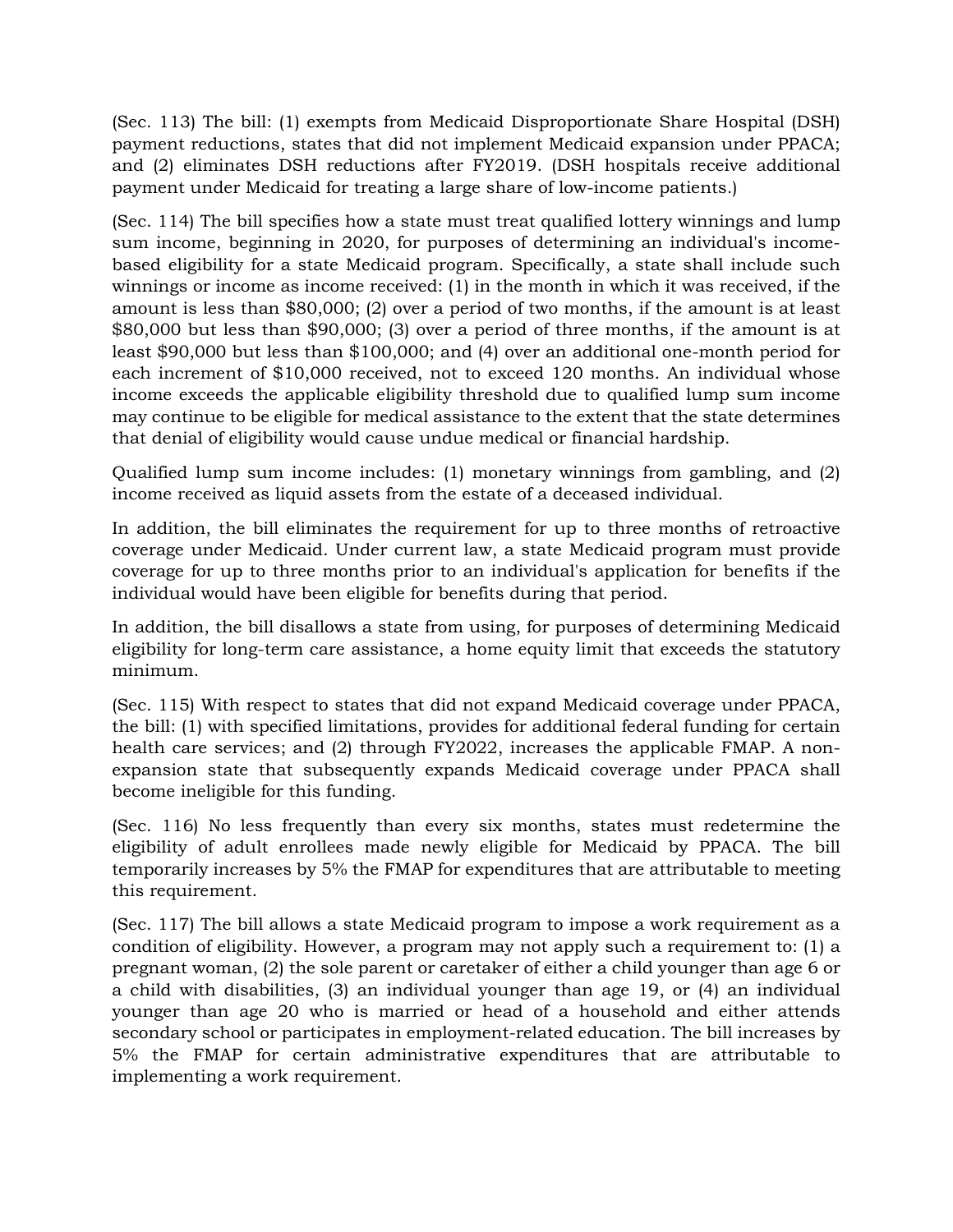Subtitle C--Per Capita Allotment for Medical Assistance

(Sec. 121) Under current law, state Medicaid programs are guaranteed federal matching funds for qualifying expenditures. The bill establishes limits on federal funding for state Medicaid programs beginning in FY2020. Specifically, the bill establishes targeted spending caps for each state, using a formula based on the state's FY2016 medical assistance expenditures in each enrollee category: (1) the elderly, (2) the blind and disabled, (3) children, (4) adults made newly eligible for Medicaid by PPACA, and (5) all other enrollees. With respect to a state that exceeds its targeted spending cap in a given fiscal year, the bill provides for reduced federal funding in the following fiscal year. In addition, the bill: (1) requires additional reporting and auditing of state data on medical assistance expenditures, and (2) temporarily increases the FMAP with respect to certain data reporting expenditures.

The bill reduces targeted spending for certain states that require political subdivisions to contribute funds towards medical assistance. Specifically, the bill applies to states that received, for FY2016, DSH allotments greater than six times the national average. Specified contributions are excepted.

A state Medicaid program may elect to receive, for any 10-year period beginning no earlier than FY2020, federal funding in block grant form. The bill establishes a formula, using targeted spending caps, for determining the amount of block grant funds. A state plan for administering a block grant shall specify: (1) conditions of eligibility for receiving health care assistance under the block grant; (2) the types, amount, duration, and scope of services to be covered; and (3) methods of delivery and cost-sharing with respect to covered services. Such a plan must: (1) provide for eligibility of specified children and pregnant women; and (2) offer assistance for hospital care, surgical care, medical care, obstetrical and prenatal care, prescribed drugs and prosthetic devices, other medical supplies, and pediatric care.

Subtitle D--Patient Relief and Health Insurance Market Stability

(Sec. 131) After 2019, the bill eliminates cost sharing reductions for low-income individuals with certain health insurance.

(Sec. 132) The bill amends the SSAct to establish and make appropriations for the Patient and State Stability Fund. The fund is administered by the Centers for Medicare and Medicaid Services (CMS) and provides funding to states through 2026, including to: provide financial assistance to high-risk individuals so they may enroll in health insurance, enter into arrangements with entities to stabilize health insurance premiums in the individual market, promote participation and increase options in the health insurance market, pay providers for services, and provide financial assistance to enrollees to reduce out-of-pocket costs.

Funding is allocated to states based on each state's share of incurred claims and uninsured individuals below the poverty line. To receive funding after 2019, states must provide matching funds at a rate that varies from 7% to 50% based on the year and whether the state applied for funding.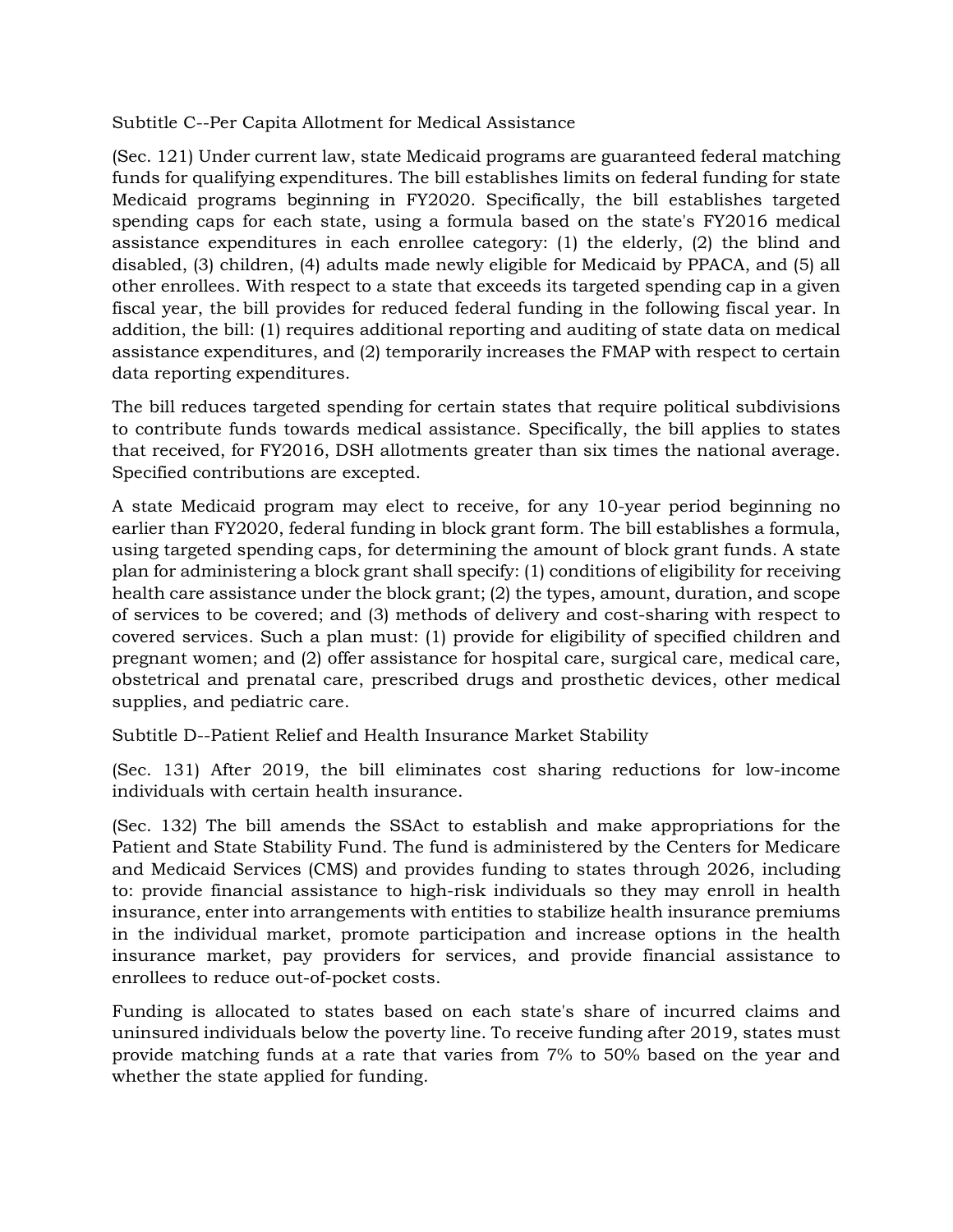The bill increases appropriations for 2020 by \$15 billion for maternity coverage, newborn care, and services for individuals with mental health or substance use disorders.

The bill establishes the Federal Invisible Risk Sharing Program, administered by the CMS, to pay health insurers for certain individuals' claims in order to lower premiums in the individual market. The bill appropriates \$15 billion for this fund for 2019-2026.

(Sec. 133) Health insurers must increase premiums by 30% for one year for enrollees in the individual market who had a break in coverage of more than 62 days in the previous year. States with programs under this bill to provide financial assistance to high-risk individuals or stabilize health insurance premiums in the individual market and states participating in the Federal Invisible Risk Sharing Program may apply for a waiver to allow health insurers, for individuals with a break in coverage, to vary premiums based on an individual's health status instead of increasing premiums by 30%.

The bill appropriates \$8 billion for the Patient and State Stability Fund to be allocated to states with a waiver to allow premiums to vary by health status in order to reduce costs for individuals whose premiums increased due to the waiver.

(Sec. 134) Beginning in 2020, health insurance benefits no longer must conform to actuarial tiers (e.g., silver level benefits).

(Sec. 135) The bill increases the ratio by which health insurance premiums may vary by age, from a three to one ratio to a five to one ratio. This ratio may be preempted by states.

(Sec. 136) States may apply to the Department of Health and Human Services (HHS) for waivers to increase the ratio by which health insurance premiums may vary by age and to waive the requirement for insurance to cover the essential health benefits.

These waivers and the waiver to allow premiums to vary by health status do not apply to health plans offered through the CO-OP program, multi-state plans, plans the federal government makes available to members of Congress and their staff, or plans under PPACA provisions that allow state flexibility.

Subtitle E--Implementation Funding

(Sec. 141) The bill establishes and appropriates \$1 billion for the American Health Care Implementation Fund to provide for the implementation of programs in this bill

TITLE II--COMMITTEE ON WAYS AND MEANS

Subtitle A--Repeal and Replace of Health-Related Tax Policy

Sections 201-203 and 214 of the bill make several modifications to the premium assistance tax credit, which is currently provided to eligible individuals and families to subsidize the purchase of health insurance plans on an exchange.

(Sec. 201) This section makes taxpayers liable for the full amount of excess advance payments of the credit. (Under current law, liability for certain low-income households is limited to an applicable dollar amount.)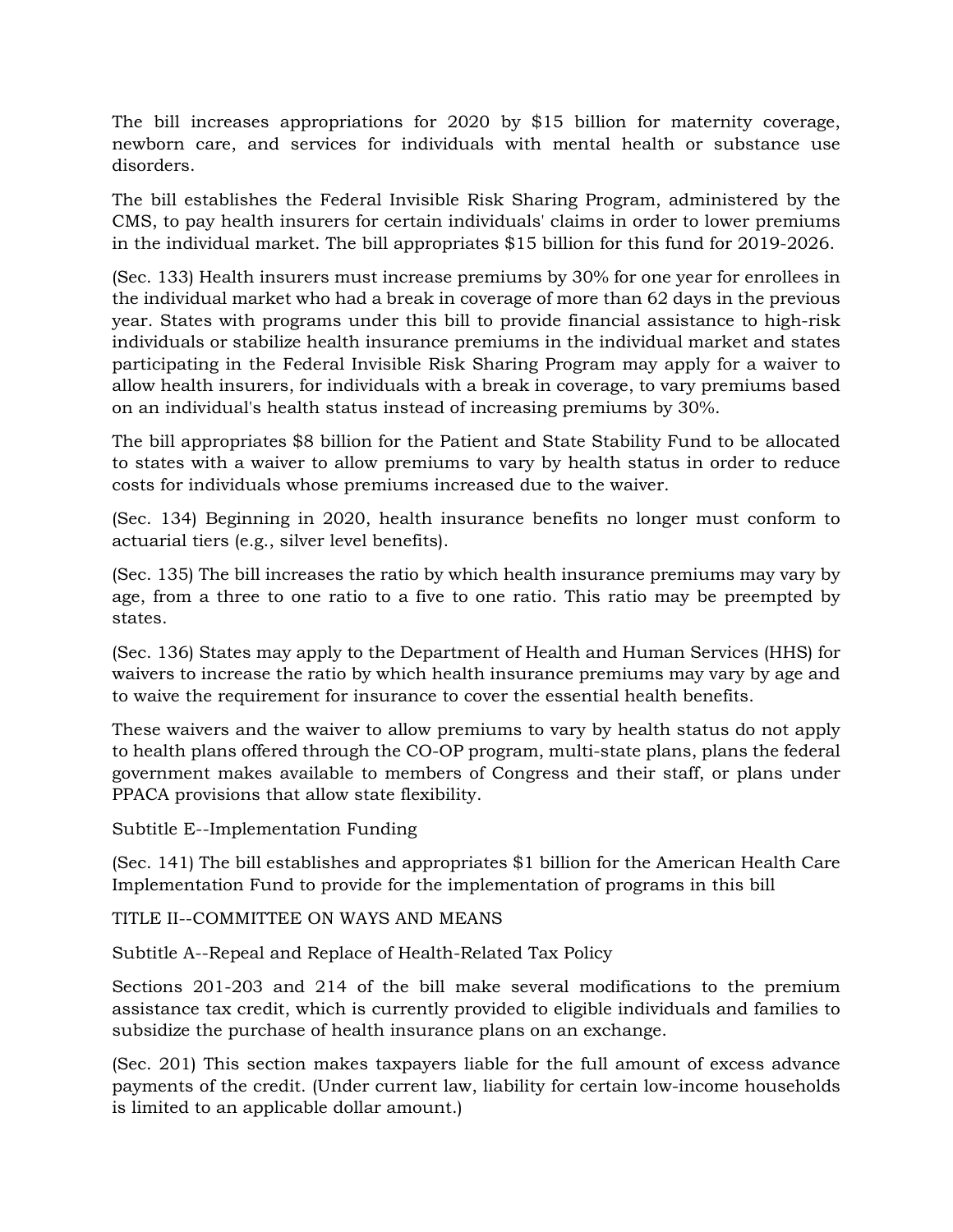(Sec. 202) This section modifies the premium assistance tax credit to:

- make the credit available for catastrophic qualified health plans and plans that are not offered through an exchange, but otherwise meet the requirements for qualified health plans;
- prohibit the credit from being used for grandfathered or grandmothered health plans;
- prohibit the credit from being used for health plans that cover abortions (other than abortions necessary to save the life of the mother or abortions with respect to a pregnancy that is the result of an act of rape or incest); and
- revise the formula used to calculate the credit using a schedule that varies with household income and the age of individuals or family members.

Advance payments of the credit may not be made with respect to any health plan that is not enrolled in through an exchange.

(Sec. 203) This section modifies the small employer tax credit for employee health insurance expenses to: (1) prohibit the credit from being used for health plans that include coverage for abortions (other than any abortion necessary to save the life of the mother or any abortion with respect to a pregnancy that is the result of an act of rape or incest) for taxable years beginning after December 31, 2017; and (2) repeal the credit for taxable years beginning after December 31, 2019.

(Sec. 204) This section repeals the penalties for individuals who are not covered by a health plan that provides at least minimum essential coverage (commonly referred to as the individual mandate). The repeal is effective for months beginning after December 31, 2015.

(Sec. 205) This section repeals the penalties for certain large employers who do not offer full-time employees and their dependents minimum essential health coverage under an employer-sponsored health plan (commonly referred to as the employer mandate). The repeal is effective for months beginning after December 31, 2015.

(Sec. 206) This section delays the implementation of the excise tax on high cost employer-sponsored health coverage (commonly referred to as the Cadillac tax) until 2026. (Under current law, the tax goes into effect in 2020.)

(Sec. 207) This section permits tax-favored health savings accounts (HSAs), Archer Medical Savings Accounts (MSAs), health flexible spending arrangements (FSAs), and health reimbursement arrangements to be used to purchase over-the-counter medicine that is not prescribed by a physician.

(Sec. 208) This section repeals the increase in the tax on distributions from HSAs and Archer MSAs that are not used for qualified medical expenses. The bill reduces the tax on HSA distributions from 20% to 10% and reduces the tax for Archer MSA's from 20% to 15% to return the taxes to the levels that existed prior to the enactment of PPACA.

(Sec. 209) This section repeals the limitation on FSA salary reduction contributions.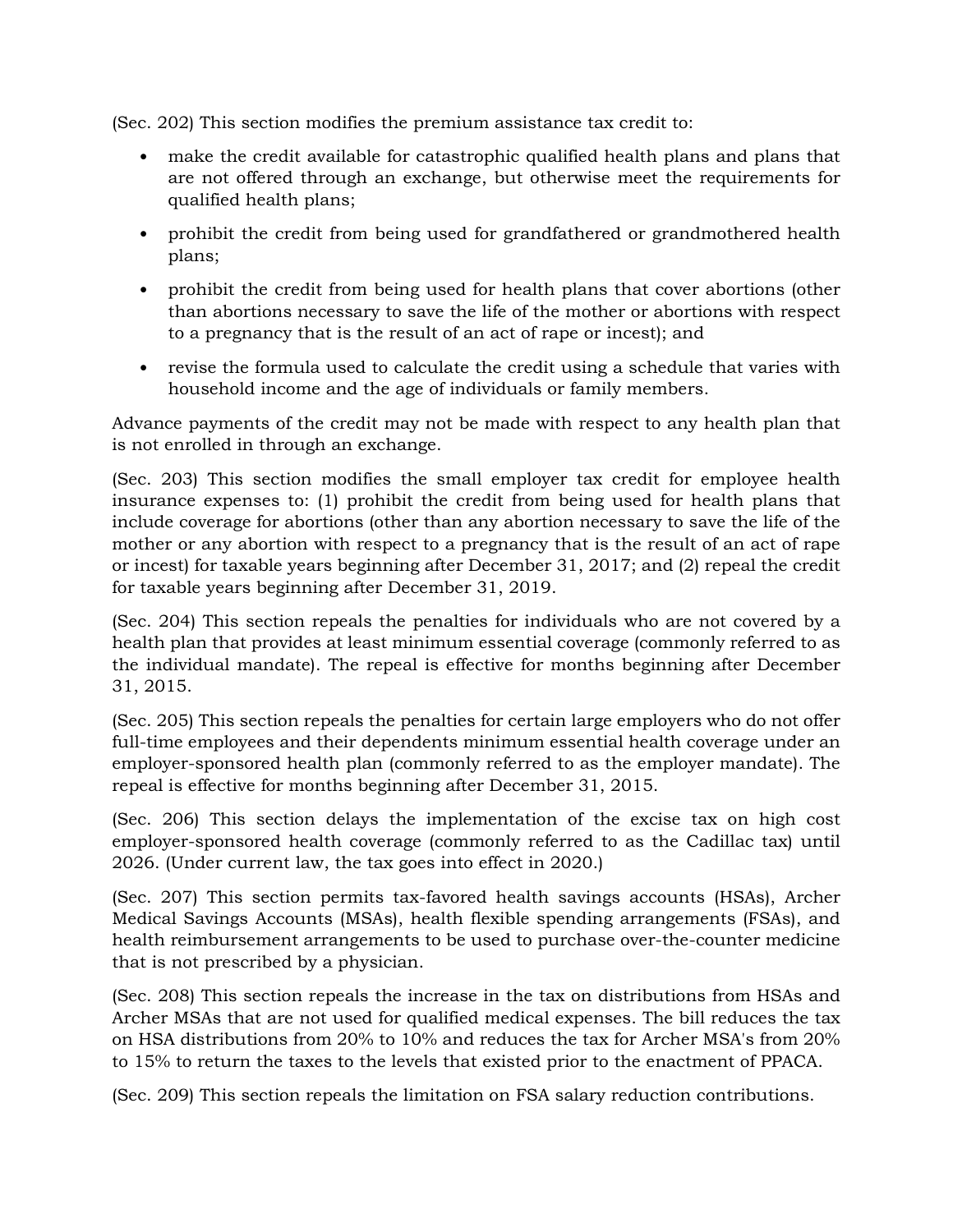(Sec. 210) This section repeals the medical device excise tax for sales after December 31, 2016.

(Sec. 211) This section permits employers who provide Medicare-eligible retirees with qualified prescription drug coverage and receive federal subsidies for prescription drug plans to claim a deduction for the expenses without reducing the deduction by the amount of the subsidy.

(Sec. 212) This section reduces the income threshold used to determine whether an individual may claim an itemized deduction for unreimbursed medical expenses. The bill allows all taxpayers to claim an itemized deduction for unreimbursed expenses medical expenses that exceed 5.8% (10% under current law) of adjusted gross income.

(Sec. 213) This section repeals the additional Medicare tax that is imposed on certain employees and self-employed individuals with wages or self-employment income above specified thresholds.

(Sec. 214) The section modifies the premium assistance tax credit to allow a refundable, advanceable tax credit beginning in 2020 for certain individuals who purchase health insurance and who are not eligible for other sources of coverage.

To be eligible for the credit, an individual:

- must be covered by health insurance that is certified by the state in which the insurance is offered as meeting the requirement of this bill;
- may not be eligible for other specified sources of coverage;
- must be either a U.S. citizen or national or a qualified alien; and
- may not be incarcerated, other than incarceration pending the disposition of charges.

The credit is allowed for health insurance coverage that:

- is offered in the individual health insurance market within a state;
- substantially all of which is not for excepted benefits providing only limited coverage, such as dental, vision, or long-term care;
- does not consist of short-term limited duration insurance; is not a grandfathered or grandmothered plan; and
- does not include coverage for abortions (other than any abortion necessary to save the life of the mother or any abortion with respect to a pregnancy that is the result of an act of rape or incest).

The bill specifies credit amounts which are based on age and adjusted gross income. It also limits the annual credit amount to \$14,000 per family.

The Department of the Treasury and HHS must prescribe regulations to establish and operate the advance payment program, with respect to the credit for individuals covered under qualified health plans (whether enrolled in through an exchange or otherwise), in